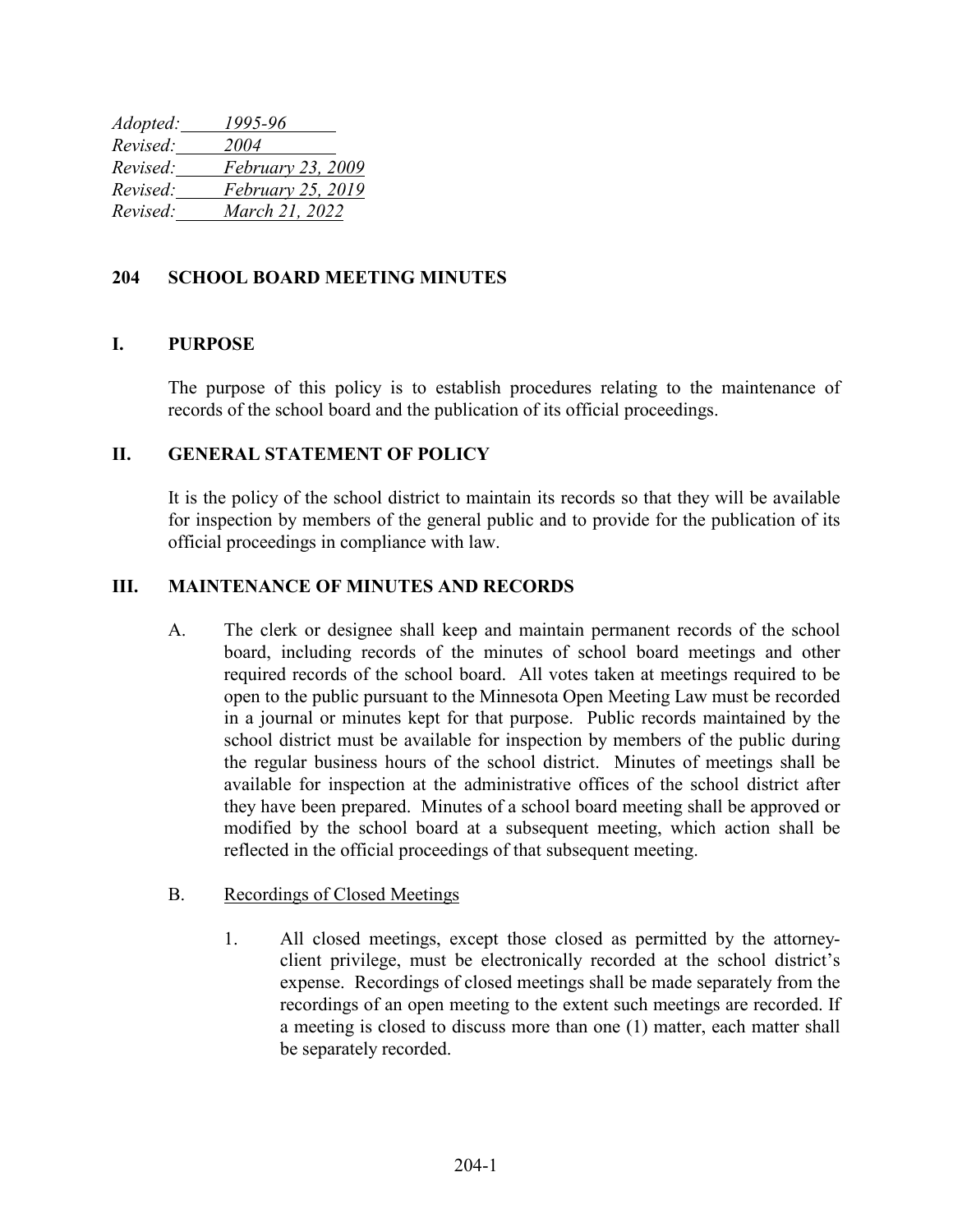- 2. Recordings of closed meetings shall be preserved by the school district for the following time periods:
	- a. Meetings closed to discuss labor negotiations strategy shall be preserved for two (2) years after the contract is signed.
	- b. Meetings closed to discuss security matters shall be preserved for at least four (4) years.
	- c. Meetings closed to discuss the purchase or sale of property shall be preserved for at least eight (8) years after the date of the meeting.
	- d. All other closed meetings shall be preserved by the school district for at least three (3) years after the date of the meeting.
	- e. Following the expiration of the above time periods, recordings of closed meetings shall be maintained as set forth in the school district's Records Retention Schedule.
- 3. Recordings of closed meetings shall be classified by the school district as protected non-public data that is not accessible by the public or any subject of the data, with the following exceptions:
	- a. Recordings of labor negotiations strategy meetings shall be classified as public data and made available to the public after all labor contracts are signed by the school district for the current budget period.
	- b. Recordings of meetings related to the purchase or sale of property shall be classified as public data and made available to the public after all real or personal property discussed at the meeting has been purchased or sold or the school district has abandoned the purchase or sale.
	- c. Recordings of any other closed meetings shall be classified and/or released as required by court order.
- 4. Recordings of closed meetings shall be maintained separately from recordings of open meetings, to the extent recordings of open meetings are maintained by the school district, with the exception of recordings that have been classified as public data as set forth in Section III.B.3. above. Recordings of closed meetings classified as non-public data also shall be maintained in a secure location, separate from recordings classified as public data.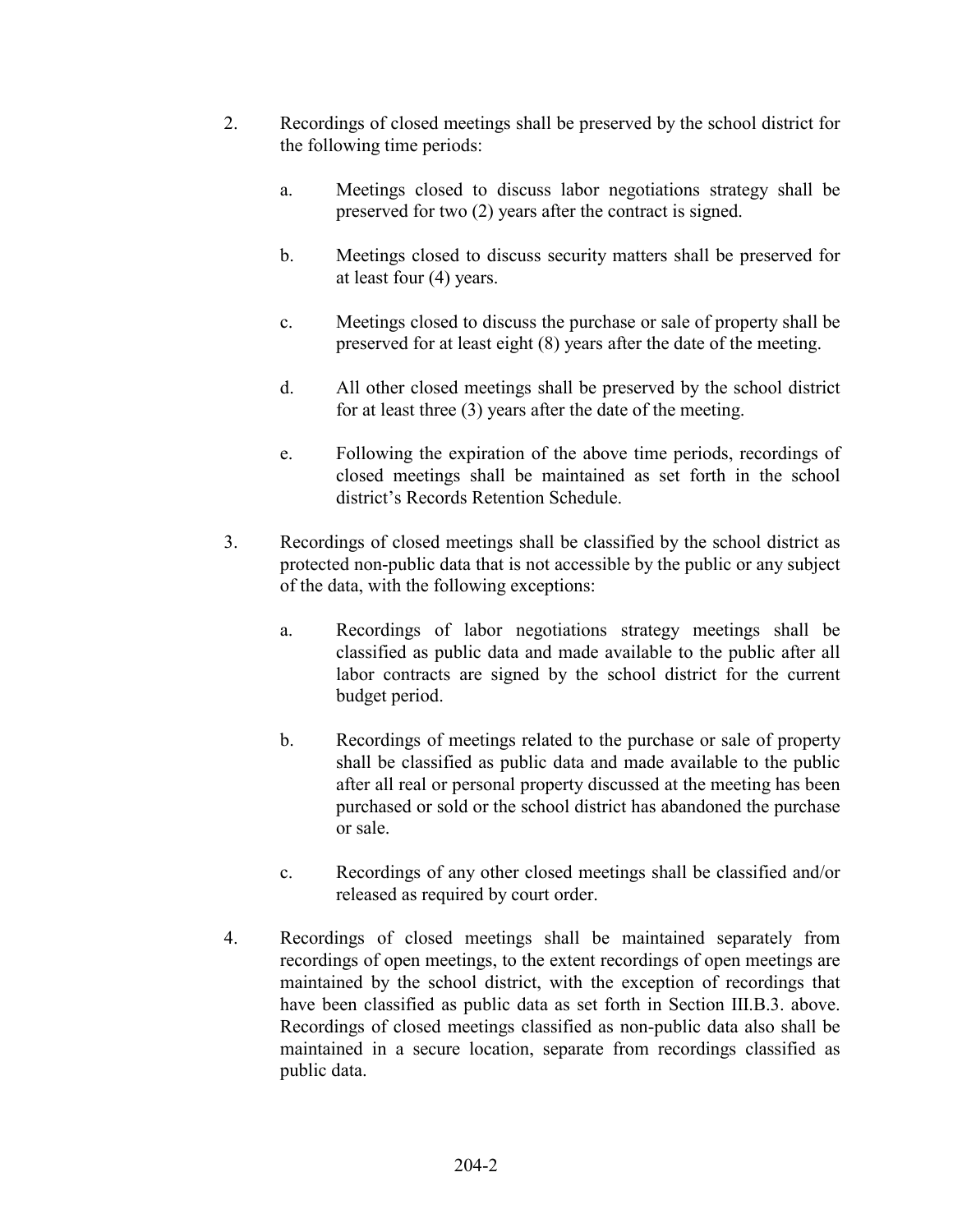- 5. Recordings of closed meetings shall be maintained in a manner to easily identify the data classification of the recording. The recordings shall be identified with at least the following information:
	- a. The date of the closed meeting;
	- b. The basis upon which the meeting was closed (i.e.: labor negotiations strategy, purchase or sale of real property, educational data, etc.); and
	- c. The classification of the data.
- 6. Recordings of closed meetings related to labor negotiations strategy and the purchase or sale of property shall be maintained and monitored in a manner that reclassifies the recording as public upon the occurrence of an event reclassifying that data as set forth in Section III.B.3. above.

# **IV. PUBLICATION OF OFFICIAL PROCEEDINGS**

- A. The school board shall cause its official proceedings to be published once in the official newspaper of the school district within thirty (30) days of the meeting at which the proceedings occurred; however, if the school board conducts regular meetings not more than once every thirty (30) days, the school board need not publish the minutes until ten (10) days after they have been approved by the school board.
- B. The proceedings to be published shall be sufficiently full to fairly set forth the proceedings. They must include the substance of all official actions taken by the school board at any regular or special meeting, and at minimum must include the subject matter of a motion, the persons making and seconding the motion, a listing of how each member present voted on the motion, the character of resolutions offered including a brief description of their subject matter and whether adopted or defeated. The minutes and permanent records of the school board may include more detail than is required to be published with the official proceedings. If the proceedings have not yet been approved by the school board, the proceedings to be published may reflect that fact.
- C. The proceedings to be published may be a summary of the essential elements of the proceedings, and/or of resolutions and other official actions of the school board. Such a summary shall be written in a clear and coherent manner and shall, to the extent possible, avoid the use of technical or legal terms not generally familiar to the public. When a summary is published, the publication shall clearly indicate that the published material is only a summary and that the full text is available for public inspection at the administrative offices of the school district and that a copy of the proceedings, other than attachments to the minutes, is